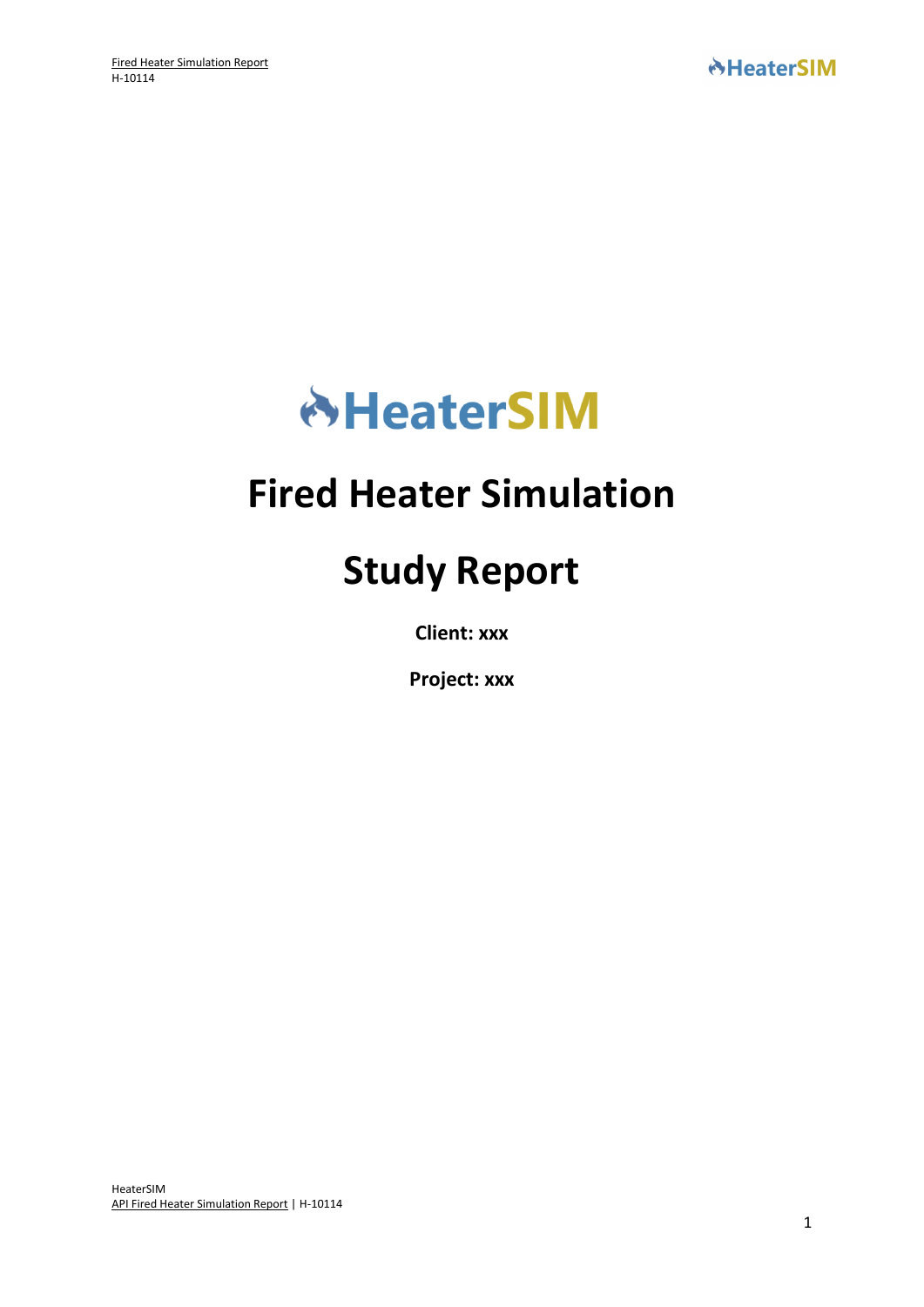### **1. Executive Summary**

This report is based around Fired Heater H-10114, which is one of four identical units currently installed and in operation at the CLIENT production facility. In 2020, an operator was injured when flame and hot flue gas egressed the heater at the observation door location whilst the operator was observing the flame during burner adjustment/maintenance activity. Due to the seriousness of this incident and the major safety hazard that exists, CLIENT have held several safety review meetings in order to identify the cause and solution for the problem.

One of these meetings was attended by HeaterSIM and it was identified that a likely contributing factor for the flue gas/flame egressing at the observation door location resulted from high pressure inside the firebox, which may have been exaggerated due to the presence of a large internal restricting cone inside the heater.

HeaterSIM had advised that the presence of such a restricting cone inside the heater was very unusual and could contribute towards creating higher pressures in the radiant section, since the flue gas exit route was restricted. Presumably, such considerations would have been made at the design stage, thus the cone would not be excessively large in relation to the maximum possible duty of the heater. However, modern fired heaters designed in accordance with API 560 Fired Heater Design Standard would not be designed with such a restriction anywhere inside the heater.

Consequently, this report is as a result of CLIENT's request to carry out a simulation of the heater operating without the cone; as a relatively easy solution to minimise potential overpressure would be to simply remove the restricting cone and continue operating the heater without it.

The subsequent heater simulation results have shown that the heater would be able to operate satisfactorily and achieve the desired duty without the restricting cone. The heater simulation software was not able to produce a model for the heater operating with the cone, thus no direct comparative analysis could be carried out.

One other unusual feature of the heater currently installed is the presence of vertical convection studded tubes in the stack. The HeaterSIM Fired Heater Simulation Technology was used to model and analyse the results.

The simulations conducted confirmed safe operation and delivery of the required duty of the heater without the cone installed.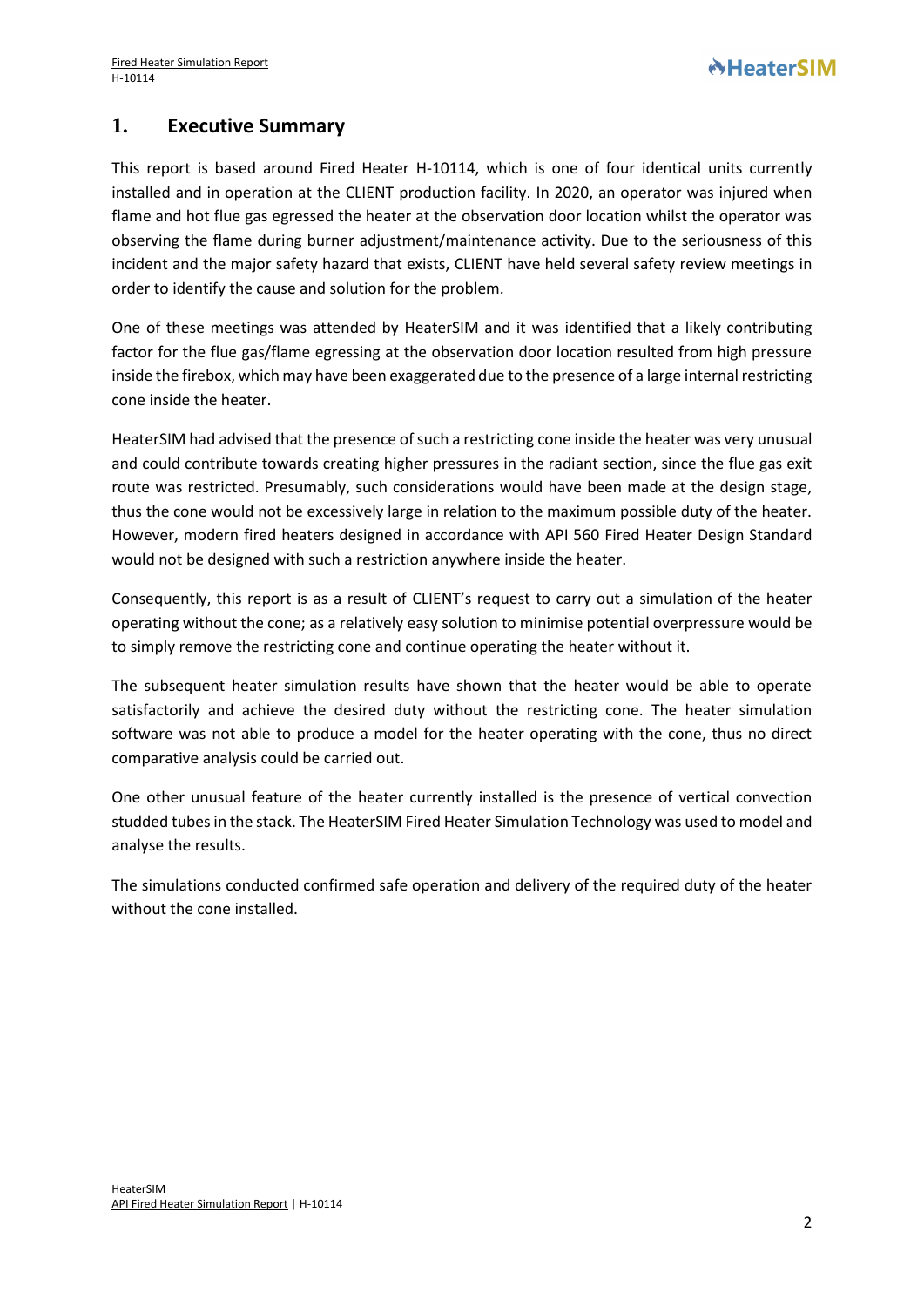## **2. Introduction**

The aim of this report is to detail the results of the API 560 Fired Heater Simulation performed to model the heater H-10114 without the restricting cone, which is currently installed within the operating Fired Heater at site.

This restricting cone is likely to contribute to over-pressurisation of the radiant section at higher firing duties, as the flue gas flow path through the heater is significantly reduced in comparison to modern API 560 fired heater configurations. Thus, the major objective of the analysis was to determine the operating characteristics of the heater without the cone, whilst examining whether such characteristics were suitable for safe operation and delivery of the required duty.

#### **Fired Heater Heater Configuration:**

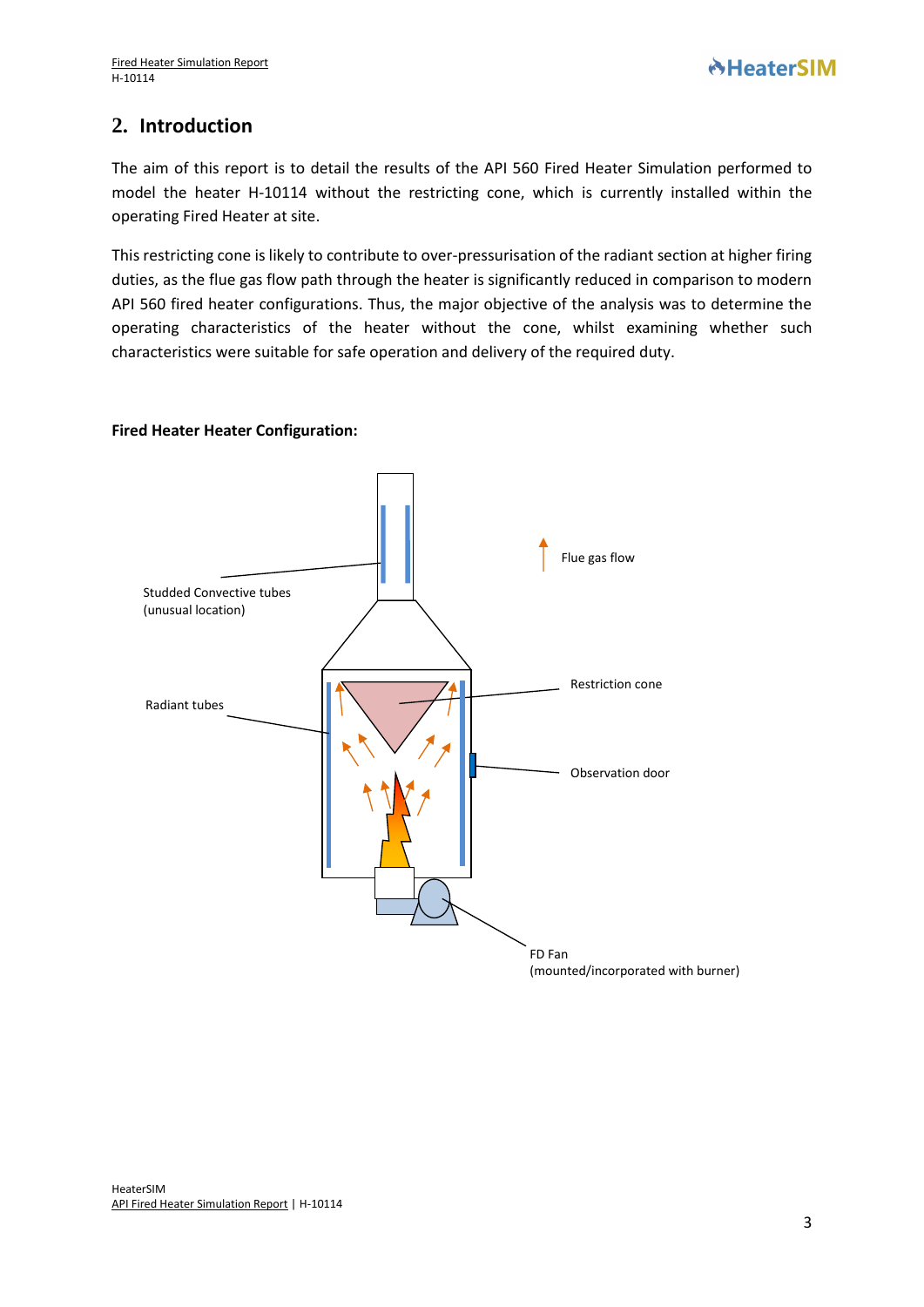## **3. Methodology**

Based on the Fired Heater design documents from CLIENT, a heater model was prepared using the HeaterSIM Fired Heater Technology Fired Heater Simulation software.

The detailed analysis of the process fluid within the heater tubes was not within the scope of this report, as there were no problems reported with the inlet or outlet conditions of the process fluid. Hence, the process fluid physical properties used in preparing the model were 'typical' only, with the focus being on the calculation and results relating to the 'flue gas side' flow and heat transfer characteristics.

#### **Fired Heater Simulation Inputs:**

The summary of simulation model and calculation is as follows (please see our attached API 560 Fired Heater for further details):

| <b>Description</b>                     | Input                |
|----------------------------------------|----------------------|
| Fired Heater Design Configuration:     | Vertical Cylindrical |
| Absorbed Duty (kW)                     | 535                  |
| Process Fluid Flow (kg/h)              | 5112                 |
| Excess Air, $\%$ (*)                   | 30                   |
| Radiant Tube Effective Length (m):     | 3.6                  |
| Convective tubes Effective Length (m): | 3.9 <sub>m</sub>     |
| Tube Material                          | A106 Gr B            |

\* The level of excess air is higher than usual for heaters firing Natural Gas fuel. The typical excess air utilised should be between 15-20%, which will provide safe and more efficient operating conditions. Reducing the excess air would also act to lower the load on the stack, hence reduce the likelihood of overpressure within the Fired Heater combustion chamber.

#### **Limitations in preparing the model**

As mentioned previously, the presence of vertical tubes in the stack is unusual and the [HeaterSIM](https://www.heatersim.com/fired_heater/simulation?new-model)  [Fired Heater Technology](https://www.heatersim.com/fired_heater/simulation?new-model) software is unable to model vertical convection tubes in a stack with the flue gas flowing vertically. Hence, the convective tubes were modelled as horizontal tubes whilst the appropriate allowances for the different configuration were considered during the review and analysis.

The restricting cone is also a very unusual feature for a fired heater and the [HeaterSIM Fired Heater](https://www.heatersim.com/fired_heater/simulation?new-model)  [Technology](https://www.heatersim.com/fired_heater/simulation?new-model) modelling software is unable to model this feature. Hence, only calculations for the heater without the cone have been carried out.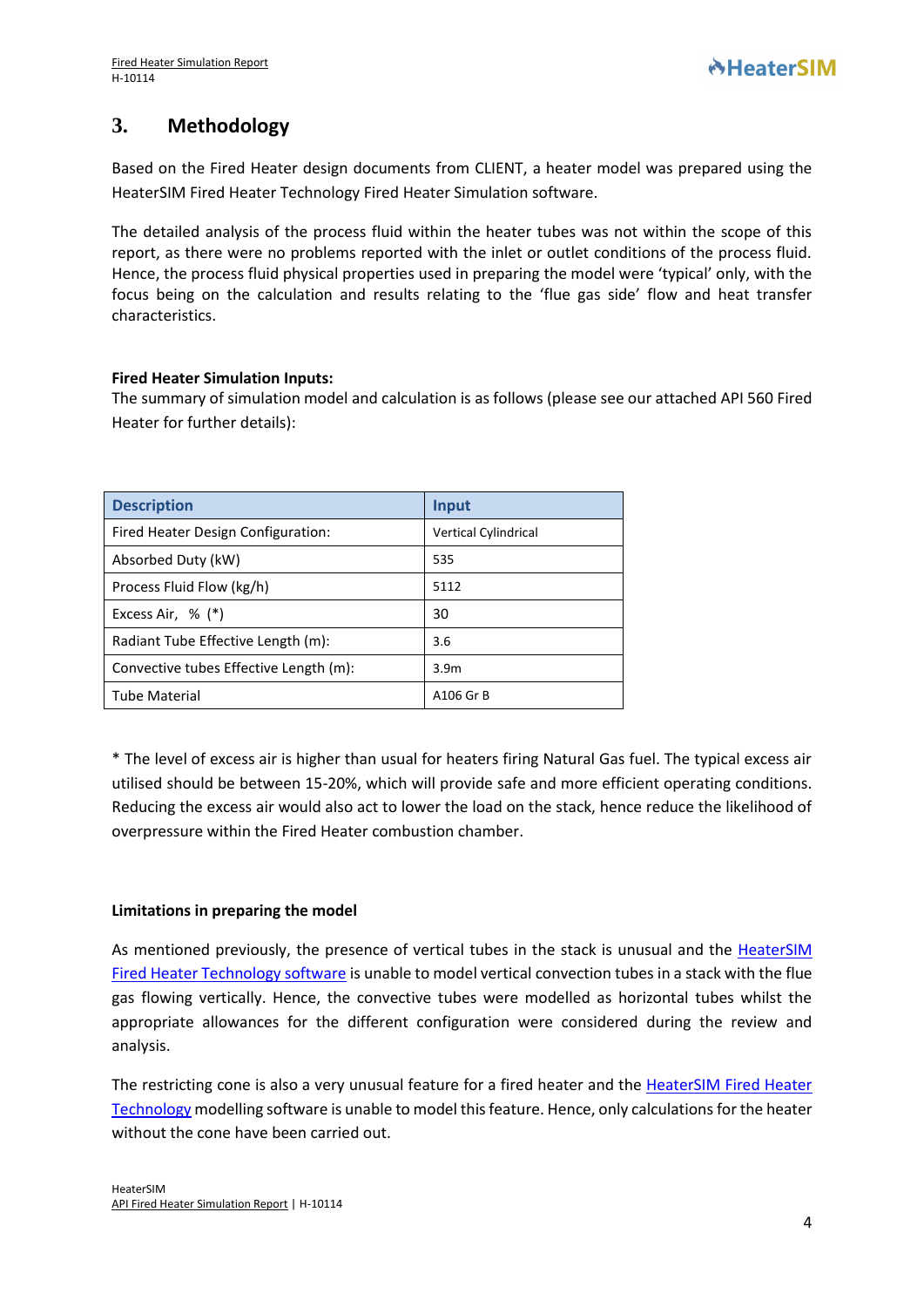## **4. Simulation Results:**

#### **4.1. Combustion conditions**

| <b>Item</b>                         | <b>Rated</b> |
|-------------------------------------|--------------|
| Total Heat Absorbed, kW             | 535          |
| Heat Release, kW                    | 714          |
| Calculated Efficiency, %            | 70           |
| Flue gas flow rate, kg/s            | 0.34         |
| Flue gas temp. at arch, $\degree$ C | 694          |
| Flue gas temp. exiting stack, °C    | 421          |
| Max Tube Temp. °C                   | 355          |
| Combustion Air flow, kg/s           | 0.32         |
| Avg. Radiant Flux $W/m^2$           | 19,104       |

| <b>Flue Gas Component</b> | Mol % (wet basis) |
|---------------------------|-------------------|
| CO <sub>2</sub>           | 7.64              |
| H <sub>2</sub> O          | 15.53             |
| N2                        | 72.40             |
| כר                        | 4.42              |

Note 2: Calculated values above based on firing of typical clean Natural gas compositions



The maximum heat liberation of the burner is 879 kW. The simulation were also carried out at max burner firing rate (please see results attached for full details.